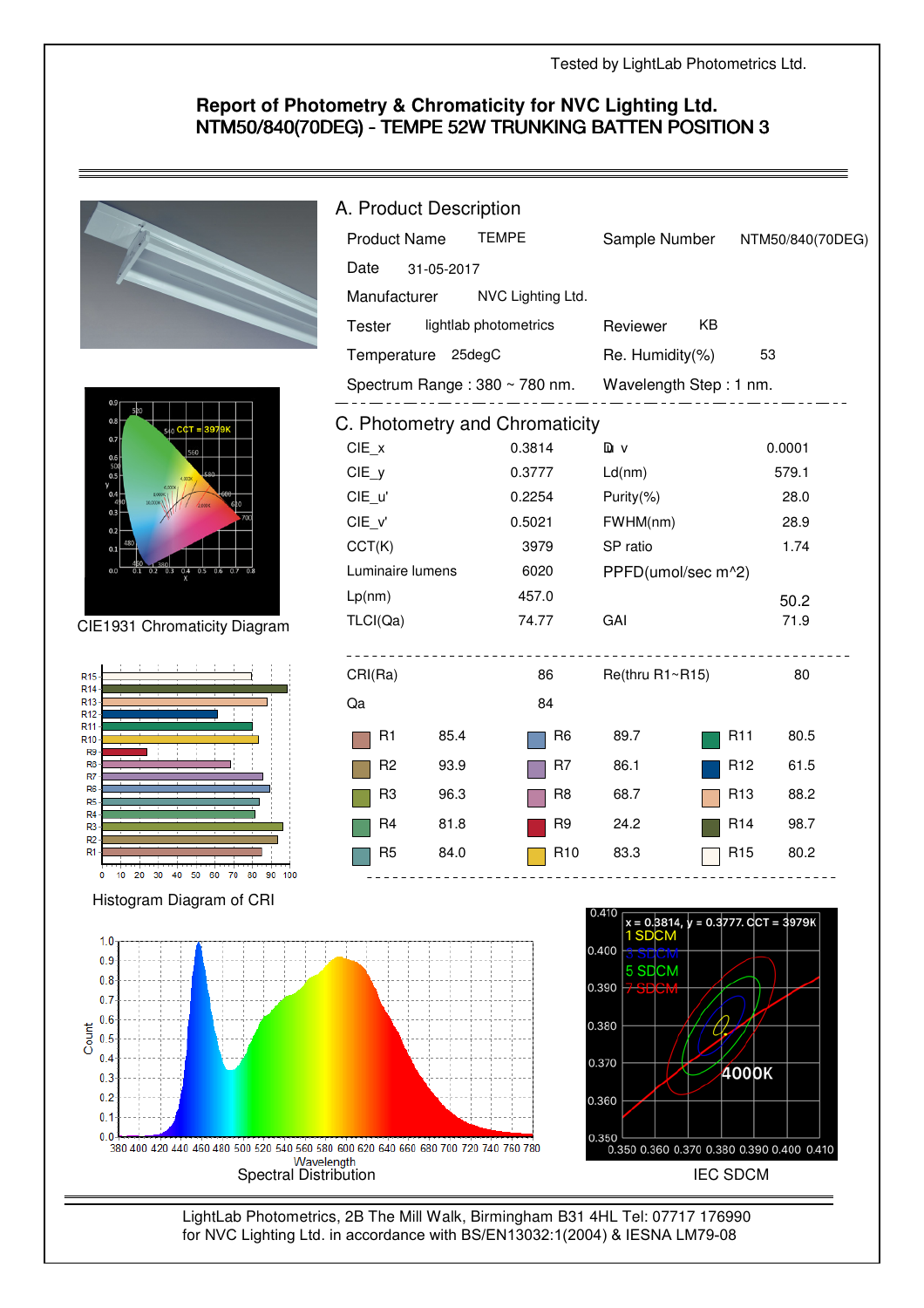## luminaire documentation

| filename                                                                                                                                                                                                 |                                                                                             | : NTM50-840(70DEG).LDT               |       |                       |    |                  |
|----------------------------------------------------------------------------------------------------------------------------------------------------------------------------------------------------------|---------------------------------------------------------------------------------------------|--------------------------------------|-------|-----------------------|----|------------------|
| meas. number                                                                                                                                                                                             | : 2283                                                                                      |                                      |       |                       |    |                  |
| luminaire number                                                                                                                                                                                         |                                                                                             | : NTM50/840(70DEG)                   |       |                       |    |                  |
| date / operator                                                                                                                                                                                          |                                                                                             | $: 31 - 05 - 2017$                   |       |                       |    |                  |
| default lamp type(s))                                                                                                                                                                                    |                                                                                             |                                      |       |                       |    |                  |
| no of lamps                                                                                                                                                                                              | lamp type                                                                                   |                                      |       | luminaire lumens      |    | input wattage    |
| 1                                                                                                                                                                                                        | LED MODULE                                                                                  |                                      |       | 6020 lm               |    | 52.6 W           |
| dimensions                                                                                                                                                                                               |                                                                                             |                                      |       |                       |    |                  |
| luminaire                                                                                                                                                                                                |                                                                                             |                                      |       | luminous area         |    |                  |
| length                                                                                                                                                                                                   | ÷                                                                                           | 1035 mm                              |       | length                | t  | 1015 mm          |
| width                                                                                                                                                                                                    |                                                                                             | 160 mm                               | width |                       |    | 156 mm           |
| height                                                                                                                                                                                                   |                                                                                             | 110 mm                               |       | height                |    | 0 <sub>mm</sub>  |
| coordinate system                                                                                                                                                                                        |                                                                                             |                                      |       |                       |    |                  |
| no of planes                                                                                                                                                                                             | Î.                                                                                          | 7                                    |       | samples / plane       | ÷  | 37               |
| first c-plane                                                                                                                                                                                            |                                                                                             | $0.0\degree$                         |       | first gamma-angle     | Î. | $0.0~^{\circ}$   |
| step angle                                                                                                                                                                                               |                                                                                             | 15.0 $\degree$                       |       | step angle            |    | $5.0$ $^{\circ}$ |
| last c-plane                                                                                                                                                                                             | t.                                                                                          | 90.0 $^{\circ}$                      |       | last gamma-angle      | ÷  | 180.0 $^{\circ}$ |
| symmetrics<br>performance                                                                                                                                                                                |                                                                                             | : symmetry to C0 / C90               |       |                       |    |                  |
| light output ratio                                                                                                                                                                                       | ÷                                                                                           | 100.0%                               |       |                       |    |                  |
| DFF                                                                                                                                                                                                      |                                                                                             | 100.0%                               |       |                       |    |                  |
| <b>UFF</b><br>classification                                                                                                                                                                             |                                                                                             | $0.0 \%$                             |       | 105°                  |    |                  |
| LiTG / DIN                                                                                                                                                                                               | : A50                                                                                       |                                      |       |                       |    |                  |
| <b>UTE</b>                                                                                                                                                                                               | : 1.00D                                                                                     |                                      |       | $90^{\circ}$          |    |                  |
| CIE                                                                                                                                                                                                      |                                                                                             | : 55 84 97 100 100                   |       | 75°                   |    |                  |
| <b>BZ</b>                                                                                                                                                                                                |                                                                                             | : 333444444                          |       |                       |    |                  |
| <b>Ambient Temperature</b><br>Input Voltage<br><b>Circuit Watts</b><br>Amps (running)<br>V.A.<br>Power Factor<br><b>CCT</b><br>CRI (Ra)<br>Luminaire Lumens<br>Luminaire Lm/circ.Watt : 114 Lm/circ.Watt | : 25 deg $C$<br>: 240 V<br>: 52.6W<br>: 0.226A<br>: 54.23VA<br>: 0.97<br>: 86<br>: 6020 LLm | : 3979K (measured): 4000K (declared) |       | $60^{\,\circ}$<br>45° |    | 200<br>300       |
|                                                                                                                                                                                                          |                                                                                             |                                      |       |                       |    | 400              |



LightLab Photometrics, 2B The Mill Walk, Birmingham B31 4HL Tel: 07717 176990 for NVC Lighting Ltd. in accordance with BS/EN13032:1(2004) & IESNA LM79-08 page 1 / 7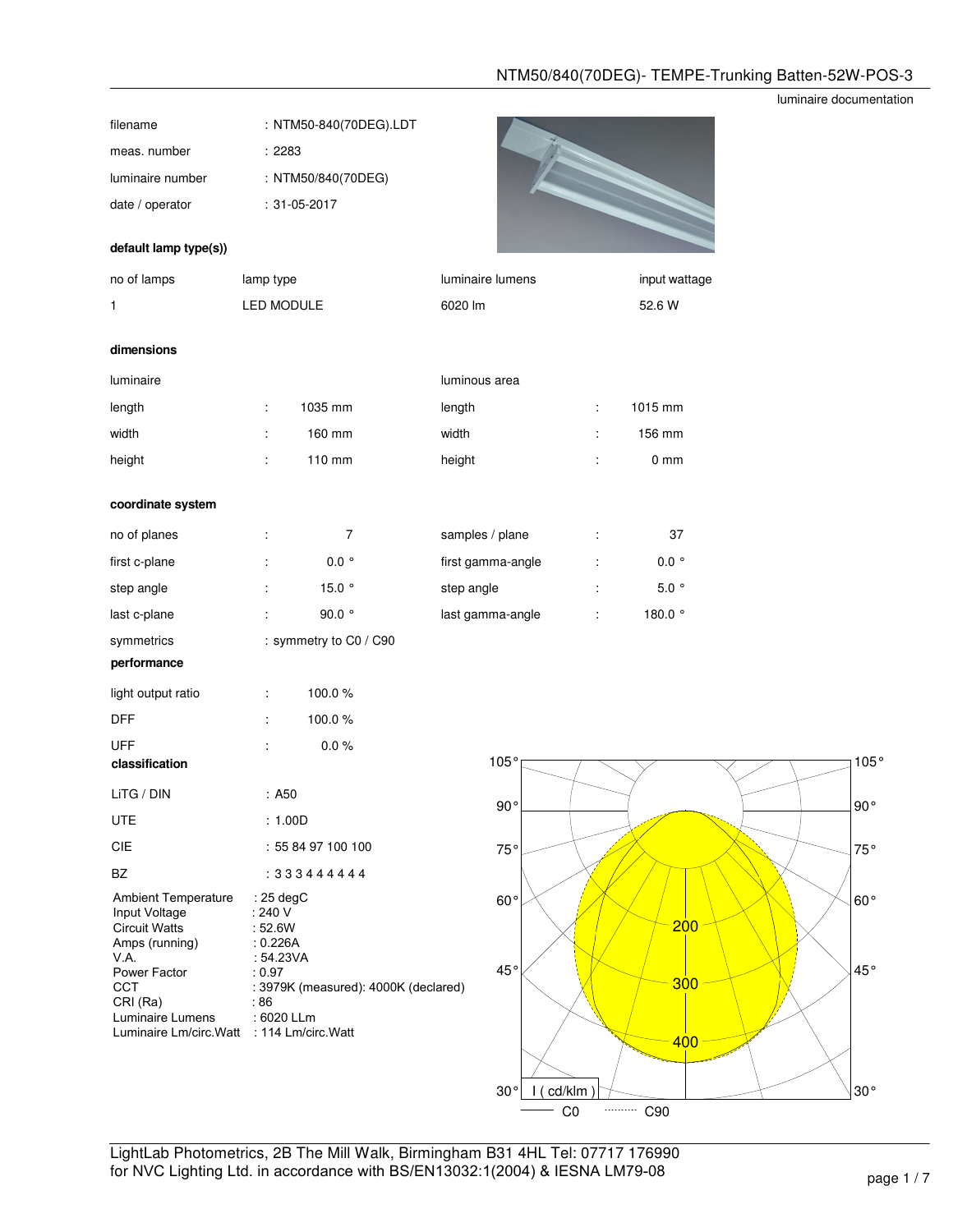Measurements made are in absolute units. The luminaire is treated as if it was a lamp as it is not possible to measure each LED separately - hence an LOR of 100% The Light output ratio in real terms would be less than 100%. If it was possible to compare real LED lumens with the total output from the luminaire we could obtain an actual LOR This also means that the total lumens emitted from the LED's would be greater than the Luminaire Lumens measured. In reality the LED lumens would approximate to this value divided by the actual Light Output.

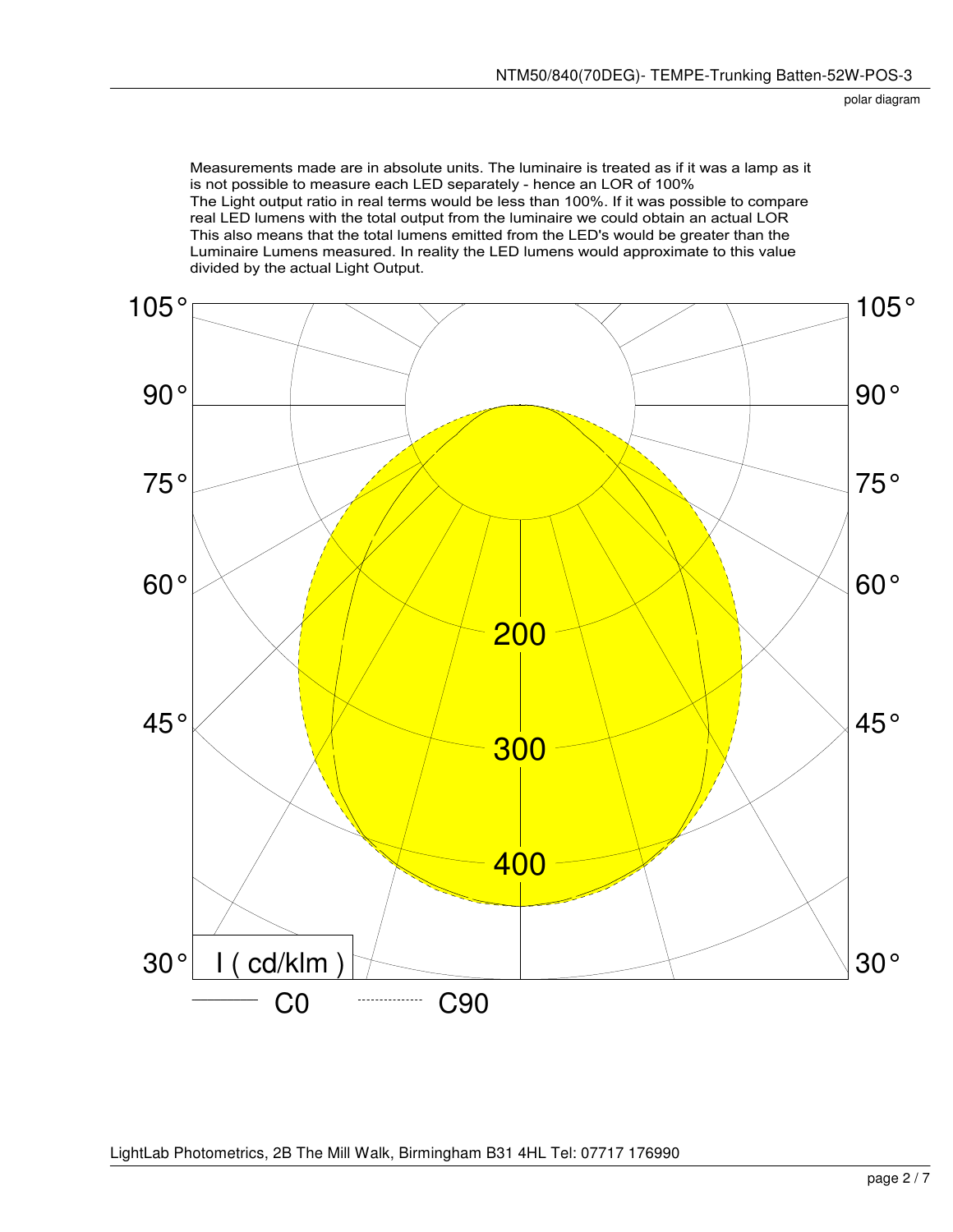intensity table

|                 | C <sub>0.0</sub> | C 15.0 | $C$ 30.0 | C 45.0 | C60.0  | C 75.0 | C 90.0   |
|-----------------|------------------|--------|----------|--------|--------|--------|----------|
| $0.0^\circ$     | 436.60           | 436.60 | 436.60   | 436.60 | 436.60 | 436.60 | 436.60   |
| $5.0^{\circ}$   | 432.70           | 433.20 | 433.70   | 433.70 | 433.70 | 434.20 | 434.60   |
| $10.0^\circ$    | 424.80           | 425.30 | 425.80   | 426.30 | 426.80 | 427.40 | 427.90   |
| $15.0^\circ$    | 414.10           | 414.10 | 414.10   | 414.10 | 414.10 | 415.10 | 416.10   |
| $20.0^\circ$    | 398.40           | 398.90 | 399.40   | 398.90 | 398.50 | 399.50 | 400.50   |
| $25.0^\circ$    | 371.00           | 374.90 | 378.80   | 378.40 | 378.00 | 379.00 | 380.00   |
| $30.0^\circ$    | 328.00           | 337.20 | 346.60   | 351.00 | 355.50 | 356.10 | 356.70   |
| $35.0^\circ$    | 272.90           | 287.20 | 301.40   | 314.80 | 328.20 | 328.80 | 329.40   |
| 40.0°           | 230.80           | 240.80 | 250.60   | 273.70 | 296.90 | 298.50 | 300.10   |
| 45.0°           | 193.40           | 201.40 | 209.30   | 234.60 | 259.80 | 264.00 | 268.00   |
| $50.0^\circ$    | 155.30           | 163.40 | 171.50   | 195.00 | 218.40 | 227.20 | 235.90   |
| $55.0^{\circ}$  | 117.80           | 126.40 | 134.90   | 154.90 | 174.80 | 188.60 | 202.40   |
| $60.0^\circ$    | 86.40            | 93.10  | 99.90    | 118.50 | 137.20 | 152.50 | 167.90   |
| $65.0^\circ$    | 60.80            | 65.70  | 70.60    | 86.60  | 102.60 | 118.30 | 134.00   |
| $70.0^\circ$    | 47.80            | 48.30  | 48.80    | 60.10  | 71.40  | 85.70  | 100.10   |
| $75.0^\circ$    | 37.40            | 37.60  | 37.70    | 40.50  | 43.40  | 56.00  | 68.50    |
| $80.0^\circ$    | 28.20            | 27.90  | 27.60    | 27.00  | 26.30  | 32.70  | 39.00    |
| $85.0^\circ$    | 15.50            | 16.00  | 16.60    | 16.00  | 15.50  | 15.70  | 16.00    |
| $90.0^{\circ}$  | 0.00             | 0.00   | 0.00     | 0.00   | 0.00   | 0.00   | 0.00     |
| $95.0^{\circ}$  | 0.00             | 0.00   | 0.00     | 0.00   | 0.00   | 0.00   | 0.00     |
| 100.0°          | 0.00             | 0.00   | 0.00     | 0.00   | 0.00   | 0.00   | 0.00     |
| 105.0°          | 0.00             | 0.00   | 0.00     | 0.00   | 0.00   | 0.00   | 0.00     |
| 110.0°          | 0.00             | 0.00   | 0.00     | 0.00   | 0.00   | 0.00   | 0.00     |
| 115.0°          | 0.00             | 0.00   | 0.00     | 0.00   | 0.00   | 0.00   | 0.00     |
| 120.0°          | 0.00             | 0.00   | 0.00     | 0.00   | 0.00   | 0.00   | 0.00     |
| 125.0°          | 0.00             | 0.00   | 0.00     | 0.00   | 0.00   | 0.00   | 0.00     |
| $130.0^{\circ}$ | 0.00             | 0.00   | 0.00     | 0.00   | 0.00   | 0.00   | 0.00     |
| 135.0°          | 0.00             | 0.00   | 0.00     | 0.00   | 0.00   | 0.00   | 0.00     |
| 140.0°          | 0.00             | 0.00   | 0.00     | 0.00   | 0.00   | 0.00   | 0.00     |
| 145.0°          | 0.00             | 0.00   | 0.00     | 0.00   | 0.00   | 0.00   | 0.00     |
| $150.0^\circ$   | 0.00             | 0.00   | 0.00     | 0.00   | 0.00   | 0.00   | 0.00     |
| 155.0°          | 0.00             | 0.00   | 0.00     | 0.00   | 0.00   | 0.00   | 0.00     |
| 160.0°          | 0.00             | 0.00   | 0.00     | 0.00   | 0.00   | 0.00   | 0.00     |
| 165.0°          | 0.00             | 0.00   | 0.00     | 0.00   | 0.00   | 0.00   | 0.00     |
| 170.0°          | 0.00             | 0.00   | 0.00     | 0.00   | 0.00   | 0.00   | 0.00     |
| 175.0°          | 0.00             | 0.00   | 0.00     | 0.00   | 0.00   | 0.00   | 0.00     |
| 180.0°          | 0.00             | 0.00   | 0.00     | 0.00   | 0.00   | 0.00   | 0.00     |
|                 |                  |        |          |        |        |        | cd / klm |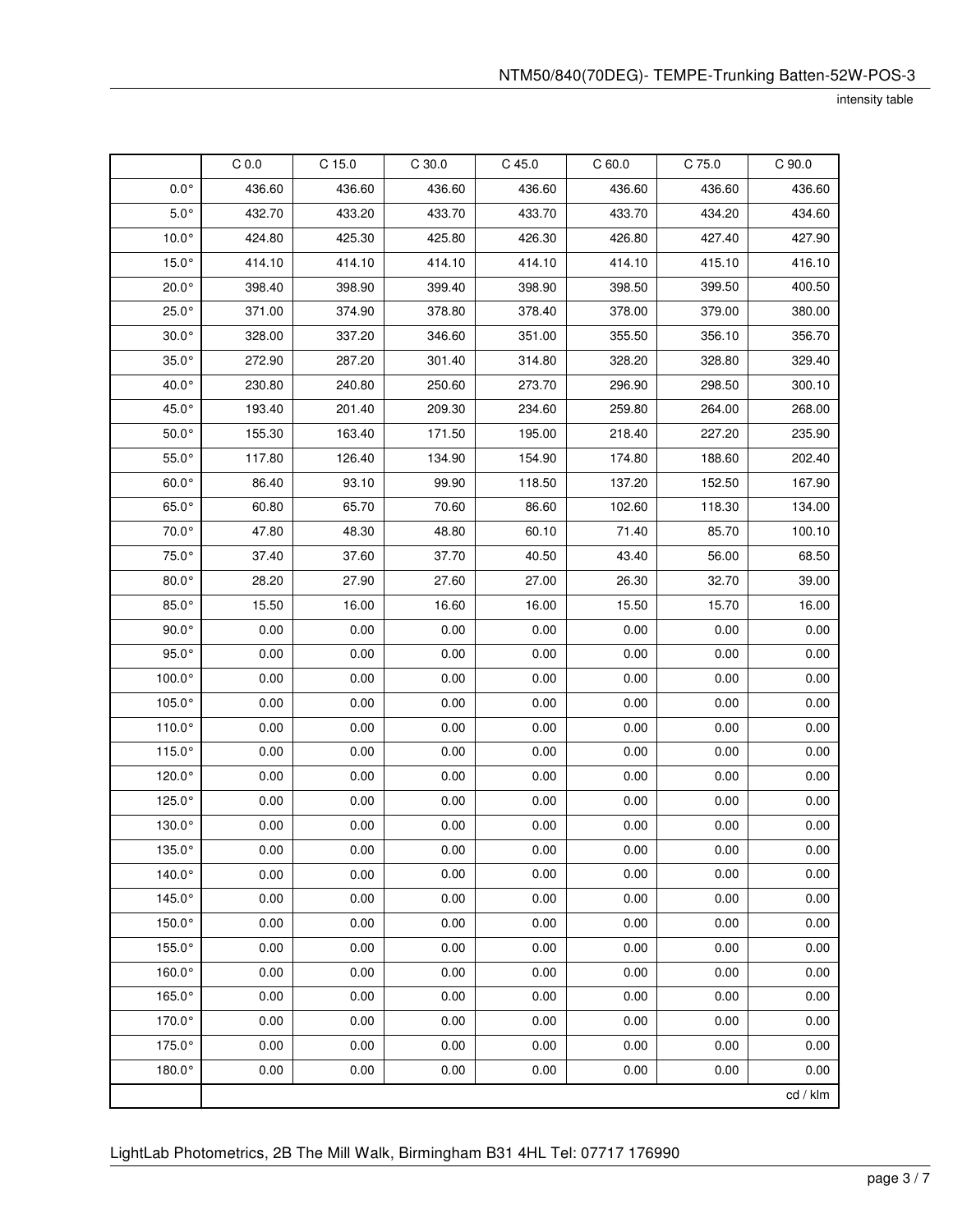glare rating / UGR

| glare rating according to UGR                     |                                   |                                              |                                              |                                              |                                              |                                              |                                              |                                              |                                              |                                              |                                              |
|---------------------------------------------------|-----------------------------------|----------------------------------------------|----------------------------------------------|----------------------------------------------|----------------------------------------------|----------------------------------------------|----------------------------------------------|----------------------------------------------|----------------------------------------------|----------------------------------------------|----------------------------------------------|
| $\rho$ -ceiling                                   |                                   | 70                                           | 70                                           | 50                                           | 50                                           | 30                                           | 70                                           | 70                                           | 50                                           | 50                                           | 30                                           |
| $\rho$ -walls                                     |                                   | 50                                           | 30                                           | 50                                           | 30                                           | 30                                           | 50                                           | 30                                           | 50                                           | 30                                           | 30                                           |
| p-workplane                                       |                                   | 20                                           | 20                                           | 20                                           | 20                                           | 20                                           | 20                                           | 20                                           | 20                                           | 20                                           | 20                                           |
| room dimensions<br>X                              |                                   | viewed crosswise                             | viewed endwise                               |                                              |                                              |                                              |                                              |                                              |                                              |                                              |                                              |
| 2H                                                | 2H<br>3H<br>4H<br>6H<br>8H<br>12H | 19.4<br>19.5<br>20.0<br>20.5<br>20.8<br>21.1 | 20.8<br>20.6<br>21.0<br>21.5<br>21.8<br>22.0 | 19.6<br>19.8<br>20.3<br>20.8<br>21.1<br>21.4 | 21.0<br>20.7<br>21.2<br>21.7<br>22.0<br>22.3 | 21.2<br>20.9<br>21.4<br>22.0<br>22.2<br>22.5 | 21.7<br>22.5<br>23.1<br>23.5<br>23.7<br>23.9 | 23.1<br>23.5<br>24.1<br>24.5<br>24.7<br>24.8 | 22.0<br>22.7<br>23.4<br>23.8<br>24.0<br>24.2 | 23.3<br>23.7<br>24.3<br>24.7<br>24.9<br>25.1 | 23.5<br>23.9<br>24.5<br>25.0<br>25.2<br>25.3 |
| 4H                                                | 2H<br>3H<br>4H<br>6H<br>8H<br>12H | 19.5<br>20.6<br>21.3<br>21.7<br>22.1<br>22.5 | 20.5<br>21.6<br>22.2<br>22.5<br>22.8<br>23.2 | 19.8<br>20.9<br>21.6<br>22.1<br>22.4<br>22.9 | 20.7<br>21.8<br>22.5<br>22.8<br>23.1<br>23.6 | 20.9<br>22.1<br>22.8<br>23.1<br>23.5<br>24.0 | 21.4<br>23.1<br>23.9<br>24.3<br>24.5<br>24.8 | 22.4<br>24.1<br>24.8<br>25.0<br>25.2<br>25.5 | 21.7<br>23.4<br>24.2<br>24.6<br>24.9<br>25.3 | 22.6<br>24.3<br>25.1<br>25.3<br>25.6<br>25.9 | 22.8<br>24.6<br>25.4<br>25.6<br>25.9<br>26.3 |
| 8H                                                | 4H<br>6H<br>8H<br>12H             | 21.5<br>22.5<br>23.1<br>23.4                 | 22.2<br>23.2<br>23.7<br>23.9                 | 21.9<br>23.0<br>23.5<br>23.9                 | 22.5<br>23.6<br>24.1<br>24.4                 | 22.9<br>24.1<br>24.6<br>24.9                 | 23.9<br>24.8<br>25.2<br>25.3                 | 24.6<br>25.5<br>25.8<br>25.9                 | 24.2<br>25.2<br>25.6<br>25.8                 | 24.9<br>25.9<br>26.3<br>26.3                 | 25.3<br>26.3<br>26.7<br>26.8                 |
| 12H                                               | 4H<br>6H<br>8H                    | 21.7<br>22.7<br>23.1                         | 22.4<br>23.4<br>23.7                         | 22.1<br>23.2<br>23.6                         | 22.8<br>23.8<br>24.1                         | 23.2<br>24.3<br>24.6                         | 24.1<br>24.9<br>25.2                         | 24.8<br>25.6<br>25.7                         | 24.5<br>25.4<br>25.6                         | 25.1<br>26.0<br>26.2                         | 25.5<br>26.5<br>26.7                         |
| variation of observer position                    |                                   |                                              |                                              |                                              |                                              |                                              |                                              |                                              |                                              |                                              |                                              |
| $S =$                                             | 1.0H<br>1.5H<br>2.0H              |                                              |                                              | $+0.2/$<br>$+0.4/$<br>$+0.7/$                | $-0.3$<br>$-0.7$<br>$-1.1$                   |                                              |                                              | $+0.1/$<br>$+0.2/$<br>$+0.6/$                | $-0.1$<br>$-0.3$<br>$-0.8$                   |                                              |                                              |
| standard-<br>table<br>correction<br>for luminaire |                                   | <b>BK05</b><br><b>BK05</b><br>5.2<br>7.7     |                                              |                                              |                                              |                                              |                                              |                                              |                                              |                                              |                                              |
| correct glare indices for a total flux of 6020lm  |                                   |                                              |                                              |                                              |                                              |                                              |                                              |                                              |                                              |                                              |                                              |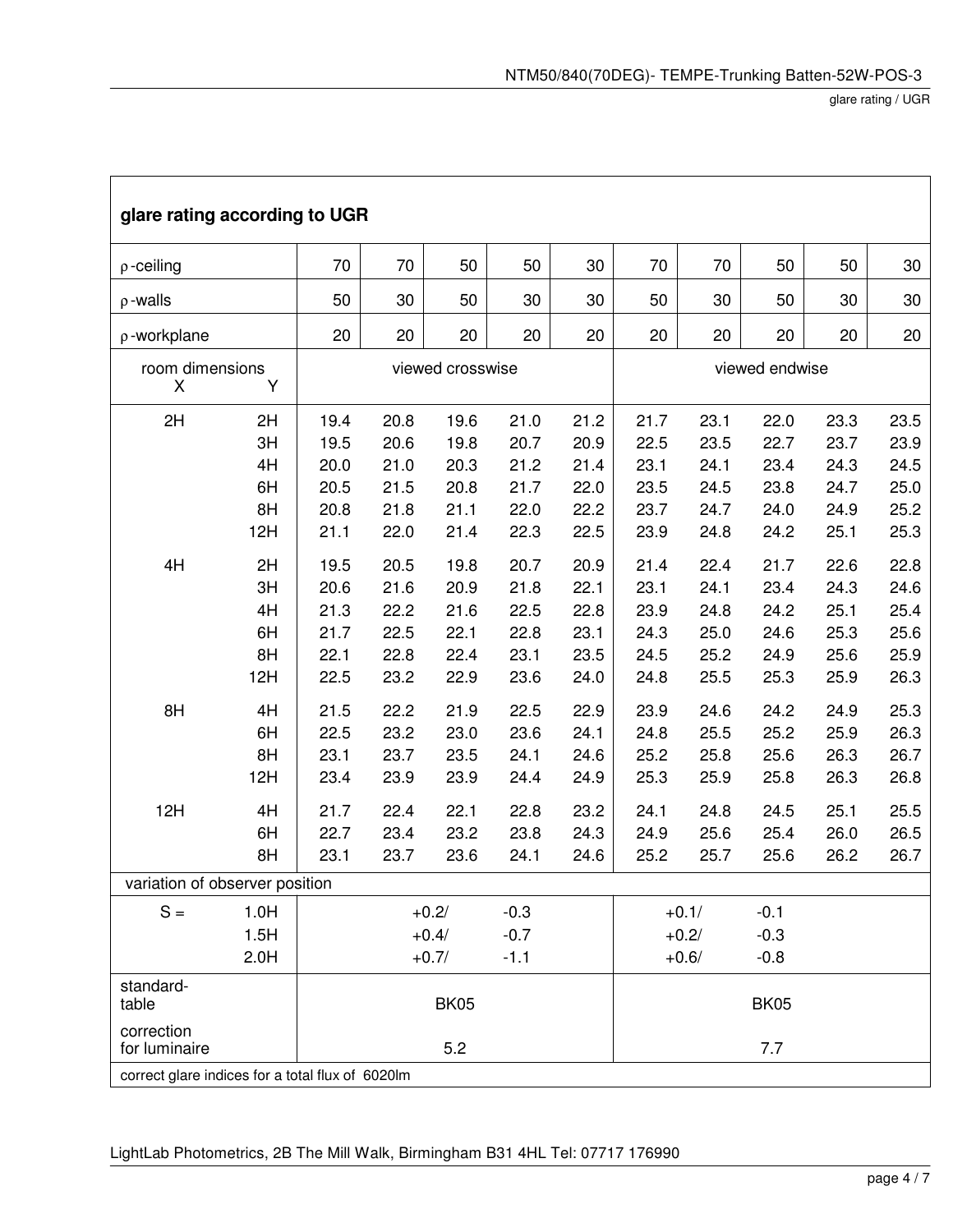

| gamma        | C <sub>0</sub> | C <sub>90</sub> | C <sub>180</sub> | C 270   |
|--------------|----------------|-----------------|------------------|---------|
| 45°          | 10398.7        | 14409.7         | 10398.7          | 14409.7 |
| $50^{\circ}$ | 9185.6         | 13953.0         | 9185.6           | 13953.0 |
| $55^{\circ}$ | 7808.4         | 13416.1         | 7808.4           | 13416.1 |
| $60^{\circ}$ | 6569.8         | 12766.9         | 6569.8           | 12766.9 |
| $65^{\circ}$ | 5469.7         | 12054.9         | 5469.7           | 12054.9 |
| $70^{\circ}$ | 5313.5         | 11127.3         | 5313.5           | 11127.3 |
| 75°          | 5493.9         | 10062.4         | 5493.9           | 10062.4 |
| $80^{\circ}$ | 6174.3         | 8538.9          | 6174.3           | 8538.9  |
| $85^{\circ}$ | 6761.5         | 6979.6          | 6761.5           | 6979.6  |

 **Table of intensities**

all values in cd/m²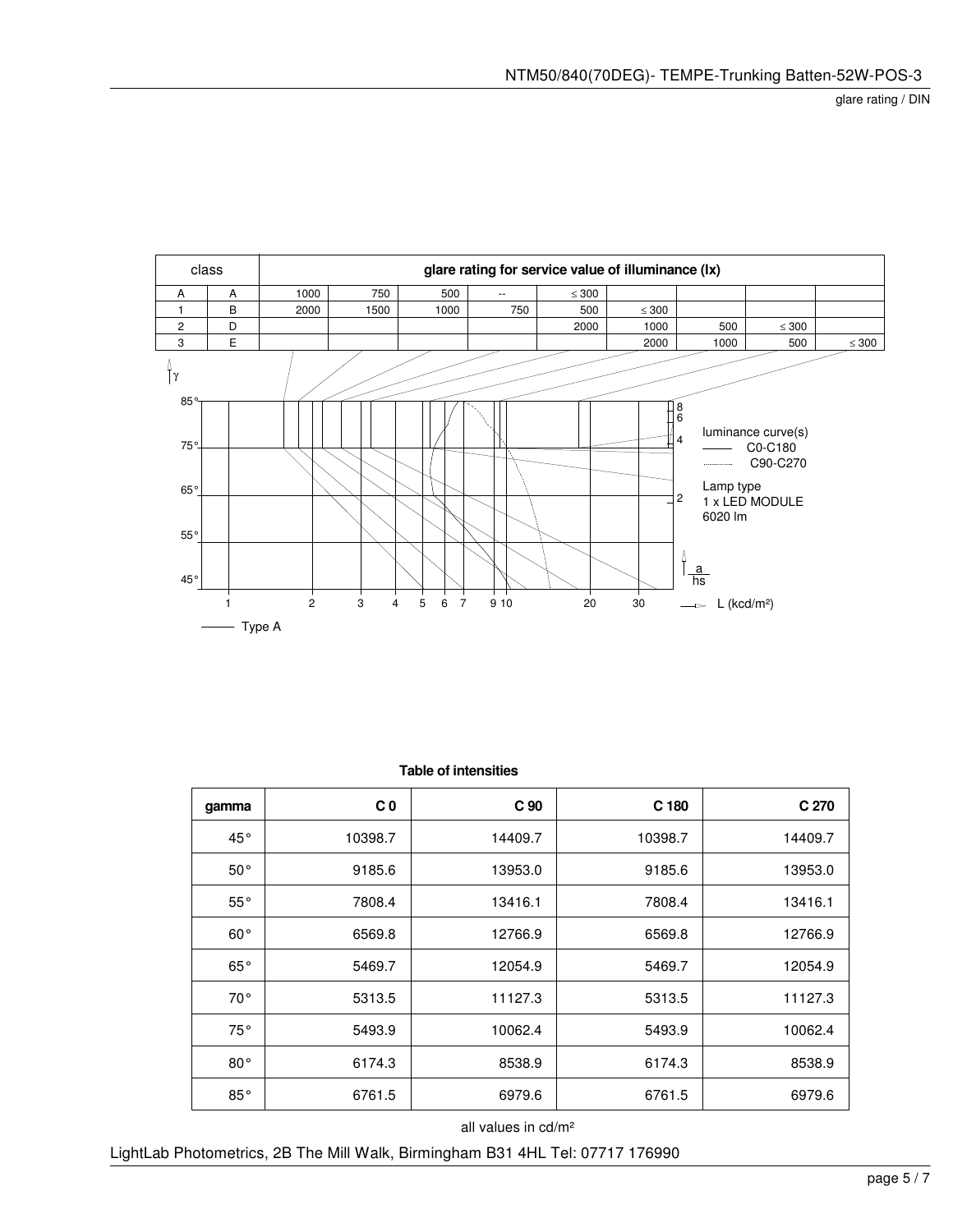utilization factors / TM5

| utilization factors / TM5                                            |                |                |            |     |      |     |     |                |     |     |     |
|----------------------------------------------------------------------|----------------|----------------|------------|-----|------|-----|-----|----------------|-----|-----|-----|
|                                                                      | reflection     |                | room index |     |      |     |     |                |     |     |     |
| C                                                                    | W              | F              | 0.75       | 1.0 | 1.25 | 1.5 | 2.0 | 2.5            | 3.0 | 4.0 | 5.0 |
| 70                                                                   | 50             | 20             | 62         | 72  | 79   | 84  | 90  | 95             | 98  | 102 | 105 |
| 70                                                                   | 30             | 20             | 55         | 65  | 72   | 77  | 85  | 90             | 93  | 98  | 101 |
| 70                                                                   | 10             | 20             | 49         | 59  | 67   | 72  | 80  | 85             | 89  | 95  | 98  |
| 50                                                                   | 50             | 20             | 60         | 70  | 76   | 81  | 87  | 91             | 94  | 98  | 100 |
| 50                                                                   | 30             | 20             | 54         | 64  | 70   | 76  | 82  | 87             | 90  | 95  | 98  |
| 50                                                                   | 10             | 20             | 49         | 59  | 66   | 71  | 78  | 84             | 87  | 92  | 95  |
| 30                                                                   | 50             | 20             | 59         | 68  | 74   | 78  | 84  | 88             | 91  | 94  | 97  |
| 30                                                                   | 30             | 20             | 53         | 63  | 69   | 74  | 80  | 85             | 88  | 92  | 94  |
| 30                                                                   | 10             | 20             | 49         | 58  | 65   | 70  | 77  | 82             | 85  | 90  | 92  |
| $\overline{0}$                                                       | $\overline{0}$ | $\overline{0}$ | 47         | 56  | 62   | 67  | 74  | 78             | 81  | 85  | 88  |
| <b>BZ-class</b><br>3<br>3<br>3<br>4<br>4<br>$\overline{4}$<br>4<br>4 |                |                |            |     |      |     |     | $\overline{4}$ |     |     |     |
| <b>SHRnom: 1.25</b><br><b>SHRmax: 1.400</b>                          |                |                |            |     |      |     |     |                |     |     |     |